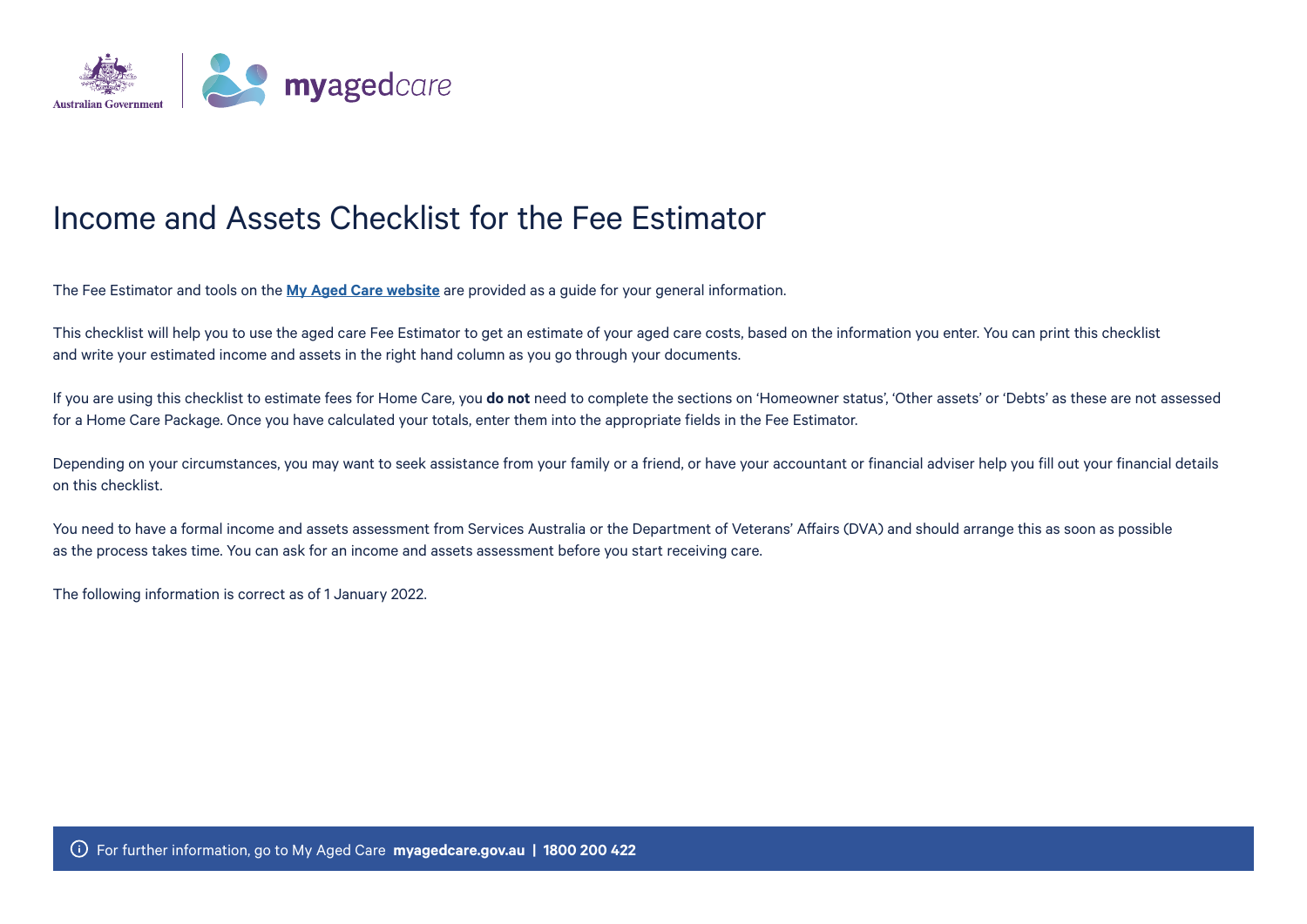#### Income

Your income for aged care purposes is assessed in the same way as it is for the Age Pension. This means that, unlike taxable income, your income from superannuation and government income support payments are included in determining your overall income.

If you have a partner, you will need to provide information about your combined income. However, only half of your combined income will be considered for income testing purposes. This applies to opposite-sex and same-sex relationships. It also applies where you and your partner may now be permanently living apart for health related reasons.

| <b>Income</b>                                                 | What do I need to include?                                                                                                                                                                                                                                                                                                         | Estimate (\$)         |
|---------------------------------------------------------------|------------------------------------------------------------------------------------------------------------------------------------------------------------------------------------------------------------------------------------------------------------------------------------------------------------------------------------|-----------------------|
| Government income support<br>payments                         | If your income has been assessed by Centrelink or DVA, include the amount on your assessment notice.                                                                                                                                                                                                                               |                       |
|                                                               | Otherwise, <b>include</b> your income support payments such as the age pension, a service pension or carers<br>payments. Include the difference between the pension supplement amount you receive and the minimum<br>pension supplement amount. This will be \$0 if you don't receive the pension supplement.                      |                       |
|                                                               | Do not include pharmaceutical allowance, rent assistance or telephone allowance.                                                                                                                                                                                                                                                   |                       |
|                                                               | Do not include any DVA disability compensation payments (formerly known as DVA disability pension).                                                                                                                                                                                                                                |                       |
| Interest earned on your bank accounts<br>or other investments | Do not include any interest earned on your bank accounts or other financial investments. The Fee Estimator<br>will automatically work out your deemed (not actual) income from the financial investments you include.                                                                                                              | <b>Not Applicable</b> |
|                                                               | 'Deeming' is a term used in assessing your income. It means that bank accounts and other financial investments<br>are assumed to be earning a certain rate of income, no matter what income they are actually earning. This<br>means that if the actual income earned is more than the deemed income, the extra amount is ignored. |                       |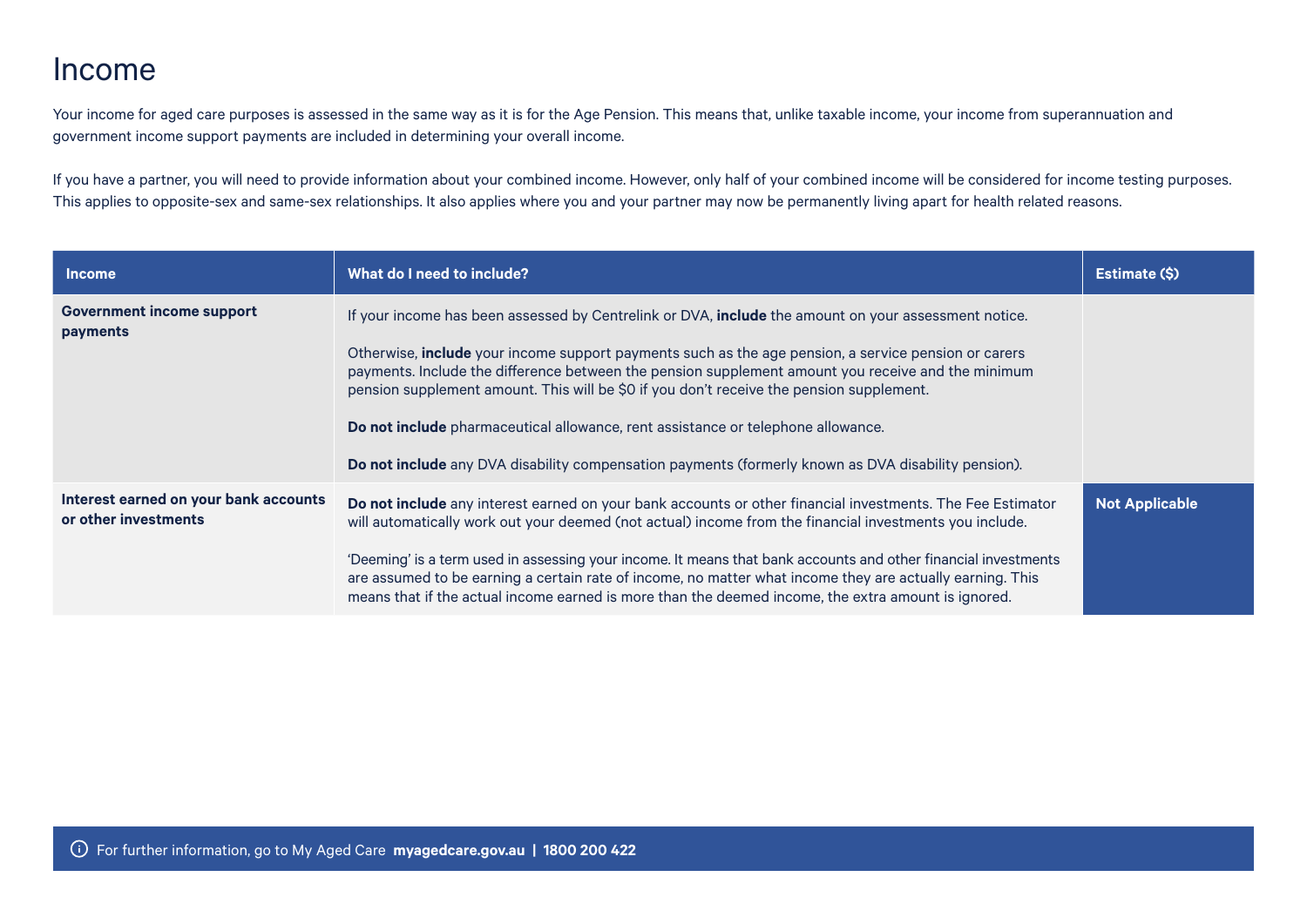| <b>Income</b>          | What do I need to include?                                                                                                                                                                                                                                                                                                                                                                                                                                   | Estimate (\$) |
|------------------------|--------------------------------------------------------------------------------------------------------------------------------------------------------------------------------------------------------------------------------------------------------------------------------------------------------------------------------------------------------------------------------------------------------------------------------------------------------------|---------------|
| <b>Rental income</b>   | If you have a rental property, include the net rental income. Net rental income is the rental income from<br>the property minus expenses incurred on the property such as interest on loans, management fees, rates,<br>insurance and maintenance. There are general rules for calculating the amount of net rental income such as:                                                                                                                          |               |
|                        | If the property is occupied for the whole of the financial year:                                                                                                                                                                                                                                                                                                                                                                                             |               |
|                        | Gross income from financial statements minus<br>allowable business deductions<br>interest on mortgage                                                                                                                                                                                                                                                                                                                                                        |               |
|                        | equals your net income.                                                                                                                                                                                                                                                                                                                                                                                                                                      |               |
|                        | If the property is occupied for part of the financial year:                                                                                                                                                                                                                                                                                                                                                                                                  |               |
|                        | (Gross income from financial statements divided by the number of weeks occupied) times by 52 weeks minus<br>deductions as per financial statements<br>interest on mortgage                                                                                                                                                                                                                                                                                   |               |
|                        | equals your net income.                                                                                                                                                                                                                                                                                                                                                                                                                                      |               |
| <b>Business income</b> | Include the net income received from a business including a farm, partnership or operating as a sole-trader.                                                                                                                                                                                                                                                                                                                                                 |               |
|                        | NOTE: Net income from a business is the income after allowable expenses for the cost of running the<br>business are taken out but before income tax and other personal deductions are applied.                                                                                                                                                                                                                                                               |               |
|                        | There are some general rules about calculating business income.                                                                                                                                                                                                                                                                                                                                                                                              |               |
|                        | The aged care assessment of income generally reflects the customer's current circumstances and so may not<br>take into account past or future losses.                                                                                                                                                                                                                                                                                                        |               |
|                        | Aged care law uses a different treatment of deductions than that applied under taxation law and not all deductions<br>are allowable for aged care purposes. Generally, expenses that can be claimed as valid deductions from gross<br>business income are those that are necessary for generating that income. Expenses that are not for the<br>purpose of generating income do not normally qualify as valid deductions (e.g. expenses related to hobbies). |               |
|                        | Your accountant or financial adviser can provide more detail.                                                                                                                                                                                                                                                                                                                                                                                                |               |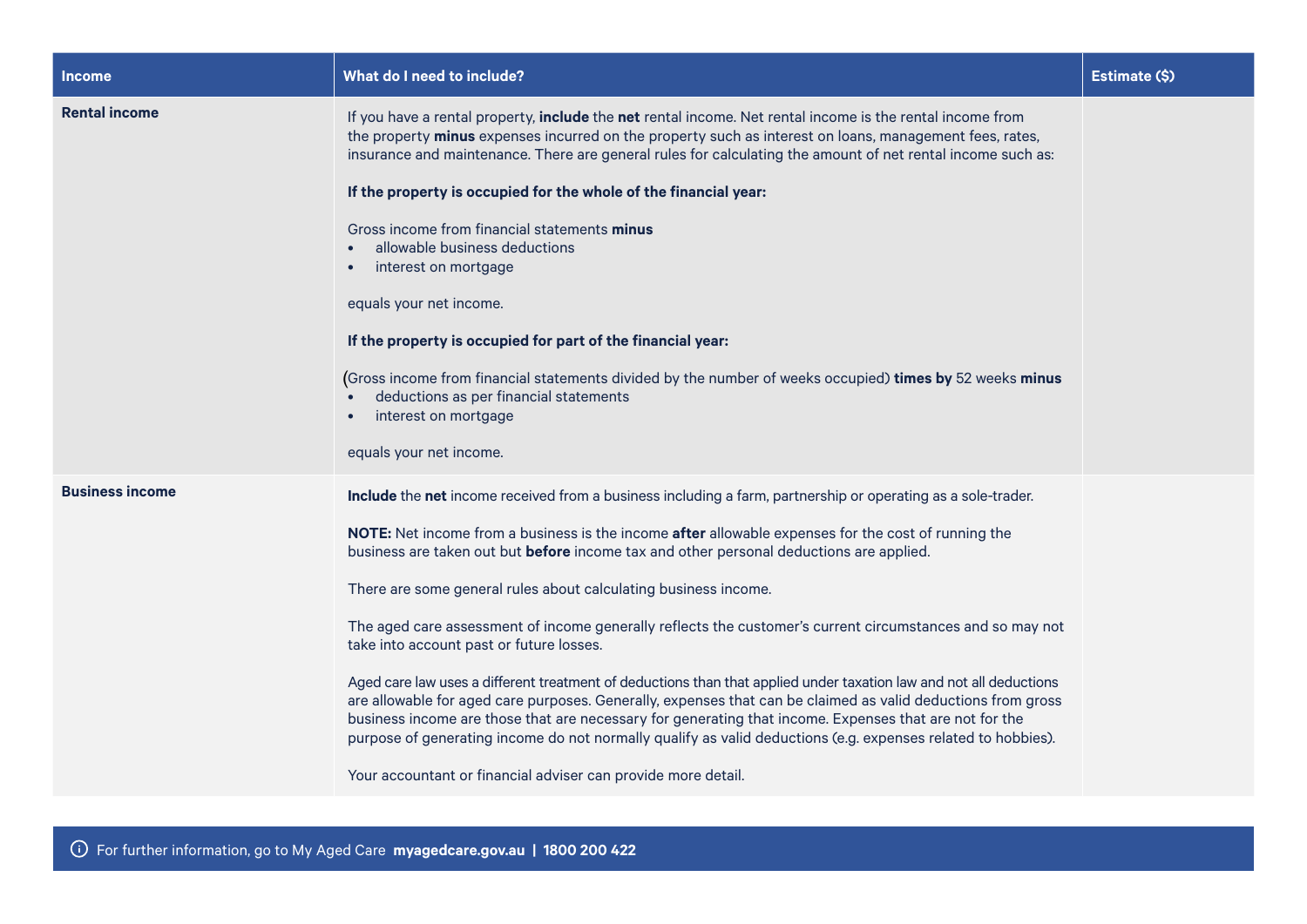| <b>Income</b>                                                                                                                                                                                                                                                                                                                                                                                                                                          | What do I need to include?                                                                                                                                                                                                                                                                                                                                                                                                                                                                                                                                                                                                                                       | Estimate (\$) |
|--------------------------------------------------------------------------------------------------------------------------------------------------------------------------------------------------------------------------------------------------------------------------------------------------------------------------------------------------------------------------------------------------------------------------------------------------------|------------------------------------------------------------------------------------------------------------------------------------------------------------------------------------------------------------------------------------------------------------------------------------------------------------------------------------------------------------------------------------------------------------------------------------------------------------------------------------------------------------------------------------------------------------------------------------------------------------------------------------------------------------------|---------------|
| <b>Superannuation income</b><br>Examples of superannuation income<br>include income you receive from all<br>super funds such as:<br>allocated income streams<br>lifetime income streams<br>life expectancy income streams<br>term income streams<br>market linked income streams<br>defined benefit income<br>$\bullet$<br>streams (including amounts<br>you receive from self-managed<br>superannuation funds and small<br>APRA superannuation funds) | If you have commenced an income stream from your superannuation fund, include the income you receive<br>from your superannuation fund here, and include the balance of your superannuation account under 'Other<br>Assets'.<br>To work out the amount of income to include, see the <b>Guide to Social Security Law</b> , or ask your<br>superannuation fund to provide you with further details about the amount of income to include for aged care<br>purposes.<br>If you have not withdrawn any amounts from your superannuation fund, do not include an amount here.<br>Instead, record the balance of your superannuation account under 'Financial Assets'. |               |
| <b>Overseas income</b><br>Examples of overseas income include:<br>retirement or old age<br>$\bullet$<br>disability or invalidity<br>widowhood or survivorship<br>superannuation<br>war injury<br>war service<br>war widowship<br>war restitution<br>compensation from a foreign                                                                                                                                                                        | If you receive a pension, allowance or other payment from outside Australia, include the amount you get<br>before tax in Australian dollars.<br>Some war restitution payments, such as Holocaust restitution payments, are exempt income. For more<br>information, please contact Centrelink.                                                                                                                                                                                                                                                                                                                                                                    |               |

country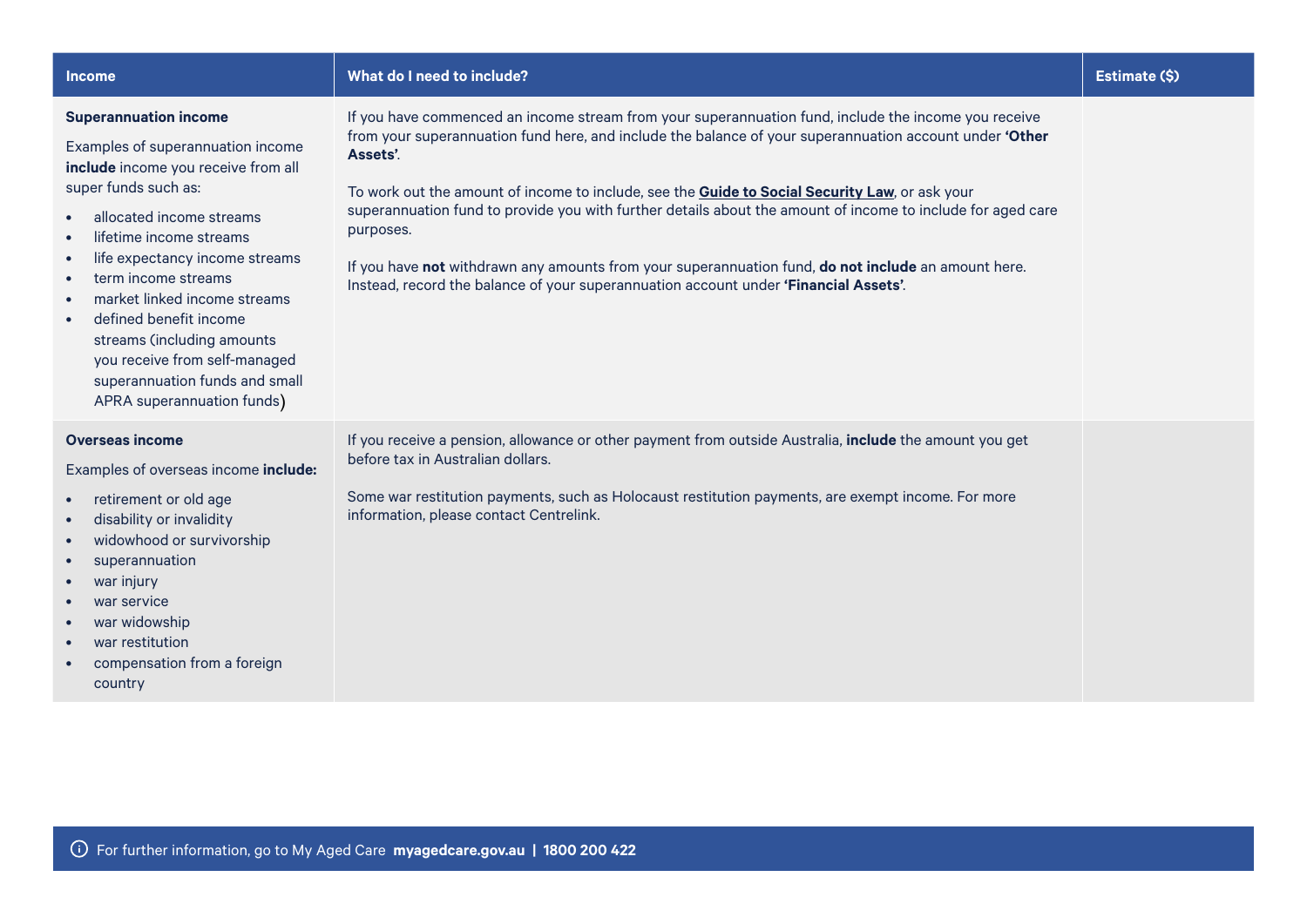| <b>Income</b>                                                                                                                                                                                                                                                                             | What do I need to include?                                                                                                                                                                                                                                                                                                                                                                                                                                                                                                                                                                                                                                                                                                                                                                                   | Estimate (\$) |
|-------------------------------------------------------------------------------------------------------------------------------------------------------------------------------------------------------------------------------------------------------------------------------------------|--------------------------------------------------------------------------------------------------------------------------------------------------------------------------------------------------------------------------------------------------------------------------------------------------------------------------------------------------------------------------------------------------------------------------------------------------------------------------------------------------------------------------------------------------------------------------------------------------------------------------------------------------------------------------------------------------------------------------------------------------------------------------------------------------------------|---------------|
| Private trusts, family trusts and<br>private companies                                                                                                                                                                                                                                    | If you receive an income support payment, include the amount of income attributed to you from private<br>trusts, family trusts and private companies by Centrelink. This amount will be on your statement of income<br>and assets.<br>If you are not in receipt of an income support payment, include the gross income received in the last financial<br>year from private trusts, family trusts and private companies (available from your personal income tax returns).<br>When Centrelink assesses your income and assets, they may attribute a different amount than the amount<br>you include here. This is because Centrelink will need to determine the amount of income attributed to you<br>based on the details of your trust or private company. For more information, please contact Centrelink. |               |
| Other income<br>Examples of other income include:<br>income from work<br>(or your partner's work)<br>regular compensation payments<br>$\bullet$<br>income from life insurance<br>products<br>payments from outside Australia<br>$\bullet$<br>money from a home equity<br>conversion loan. | If you have any other income, include it here.<br>Other income can also include income from other Australian Government departments such as the DVA that is<br>not an income support payment (e.g. war widows pension).<br>Do not include any DVA disability compensation payments (formerly known as DVA disability pension).                                                                                                                                                                                                                                                                                                                                                                                                                                                                               |               |
| <b>Total income</b>                                                                                                                                                                                                                                                                       |                                                                                                                                                                                                                                                                                                                                                                                                                                                                                                                                                                                                                                                                                                                                                                                                              |               |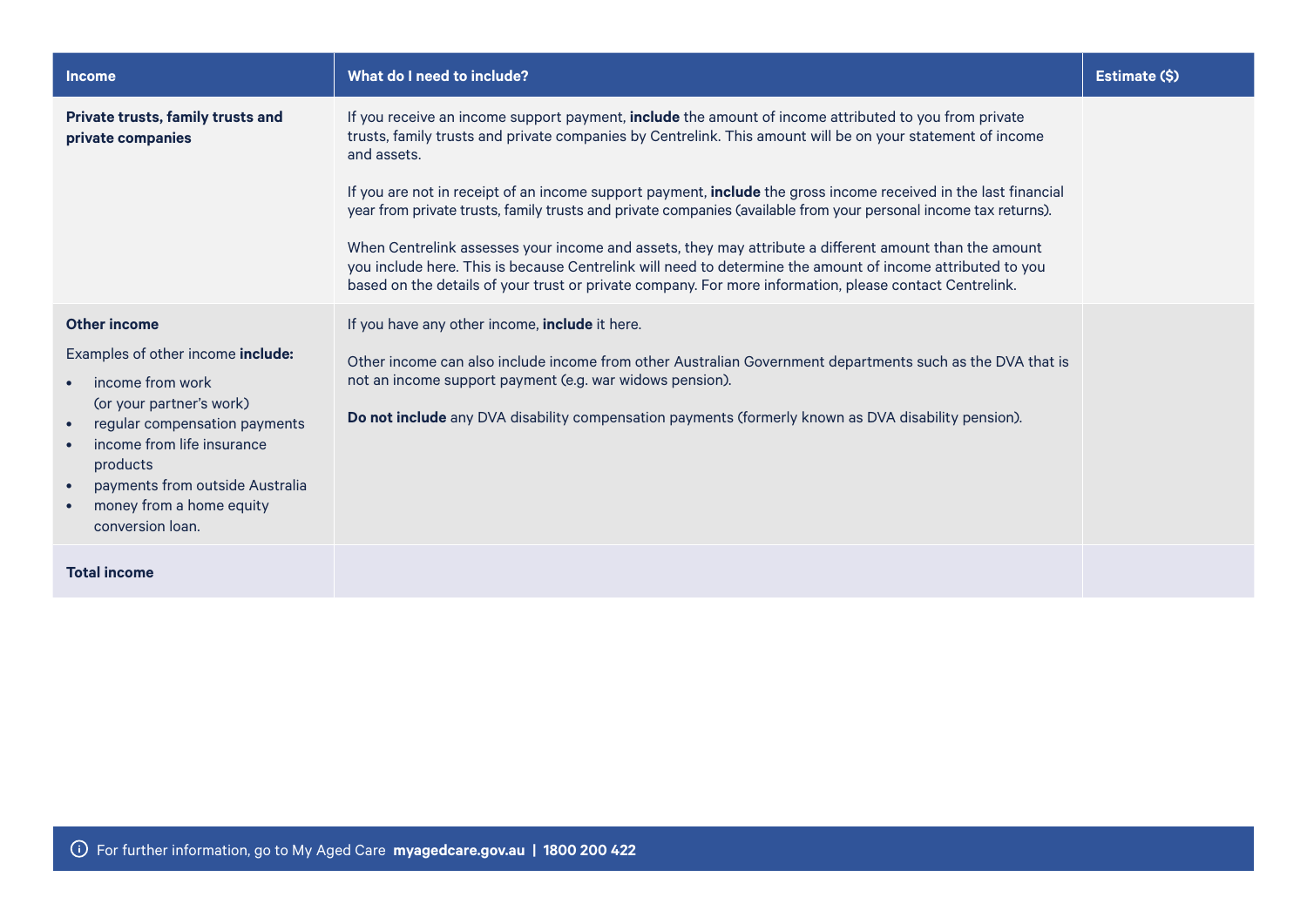### Homeowner status

Complete this section if you are using the Fee Estimator to estimate fees for an **aged care home**. You do not need to complete this section to estimate fees for Home Care.

| <b>Homeowner status</b>      | What do I need to include?                                                                                                                                                                                                                                                                                    | Estimate (\$) |
|------------------------------|---------------------------------------------------------------------------------------------------------------------------------------------------------------------------------------------------------------------------------------------------------------------------------------------------------------|---------------|
| Net market value of the home | Family Home: include the net market value of your home. The net market value of your home is the value of<br>the house less any outstanding mortgages on the home.<br>Retirement Villages: include the amount of any net retirement village entry contributions you will receive<br>when you vacate the unit. |               |

## Financial assets

| <b>Financial assets</b>                                                                                                                 | What do I need to include?                                                 | Estimate (\$) |
|-----------------------------------------------------------------------------------------------------------------------------------------|----------------------------------------------------------------------------|---------------|
| <b>Deposits with financial institutions</b>                                                                                             | Include the balance of these accounts. Do not include any interest earned. |               |
| Examples of deposits include:                                                                                                           |                                                                            |               |
| bank accounts<br>$\bullet$<br>term deposits<br>$\bullet$<br>bonds<br>$\bullet$<br>debentures<br>$\bullet$<br>money on loan<br>$\bullet$ |                                                                            |               |
| Cash, gold or other bullion                                                                                                             | <b>Include</b> the value of these amounts.                                 |               |
| <b>Shares</b>                                                                                                                           | <b>Include</b> the total current value of the shares.                      |               |
| Examples of shares include:                                                                                                             |                                                                            |               |
| listed and unlisted shares<br>$\bullet$<br>options rights<br>$\bullet$<br>other securities<br>$\bullet$                                 |                                                                            |               |

For further information, go to My Aged Care **[myagedcare.gov.au](http://www.myagedcare.gov.au) | 1800 200 422**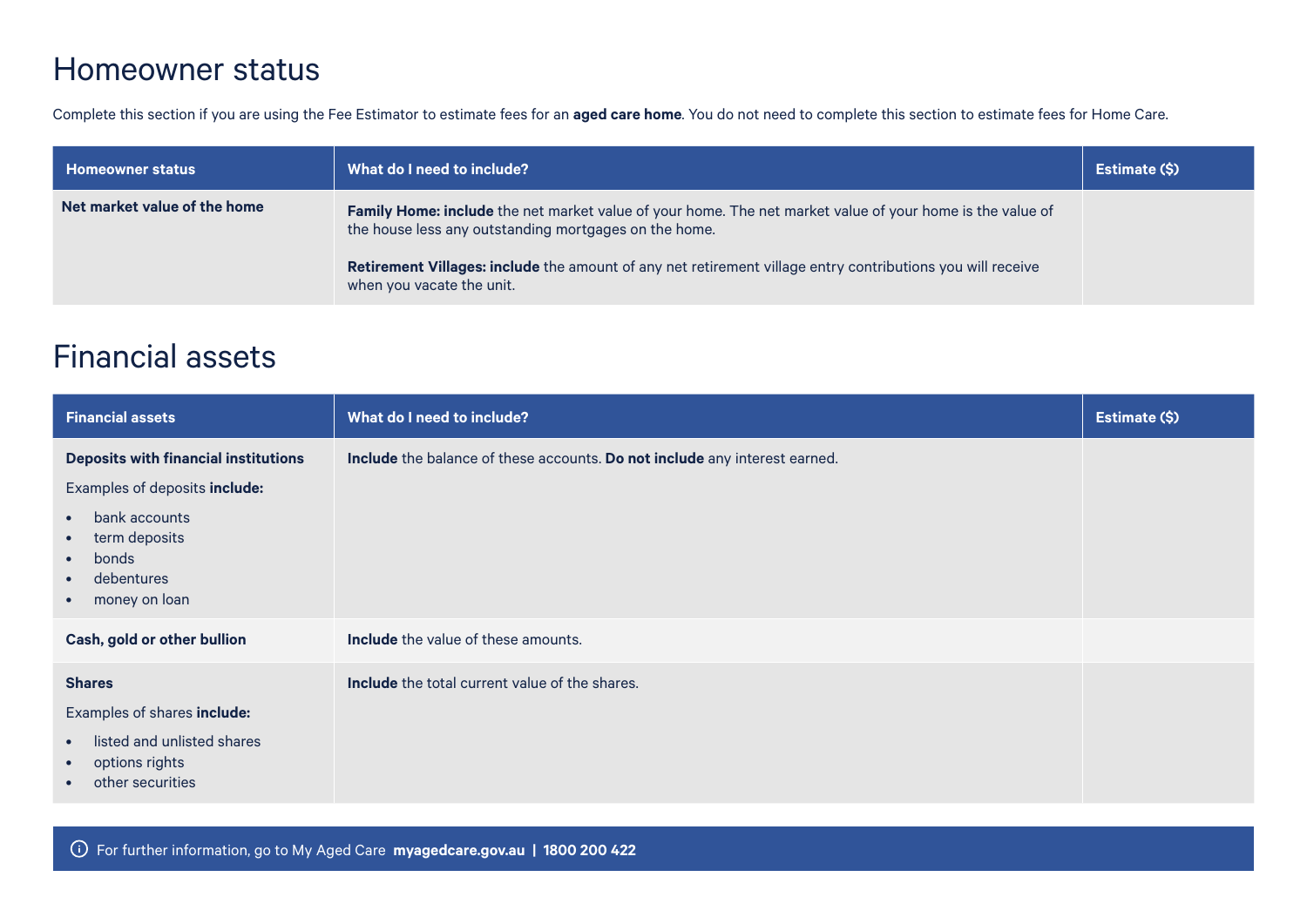| <b>Financial assets (continued)</b>                                                                                                                                                                                                                                                                                                   | What do I need to include?                                                                                                                                                                                                                                                                                                                                                                                                                                                                                                                                                                                                                                                                                                                                                                           | Estimate (\$) |
|---------------------------------------------------------------------------------------------------------------------------------------------------------------------------------------------------------------------------------------------------------------------------------------------------------------------------------------|------------------------------------------------------------------------------------------------------------------------------------------------------------------------------------------------------------------------------------------------------------------------------------------------------------------------------------------------------------------------------------------------------------------------------------------------------------------------------------------------------------------------------------------------------------------------------------------------------------------------------------------------------------------------------------------------------------------------------------------------------------------------------------------------------|---------------|
| <b>Managed investments</b><br>Examples of investments include:<br>property, equity, case or mortgage<br>trusts<br>public unit trusts such as cash<br>management, mortgage, share<br>(equity) and bond trusts<br>unlisted property trusts<br>personal investment plans<br>insurance bonds or life office and<br>friendly society bonds | Include the balance of these investments. Do not include any interest earned.                                                                                                                                                                                                                                                                                                                                                                                                                                                                                                                                                                                                                                                                                                                        |               |
| <b>Superannuation assets</b>                                                                                                                                                                                                                                                                                                          | If you are below the qualifying age for the Age Pension, do not include your superannuation account balance<br>as an asset.<br>If you are over the qualifying age for the Age Pension, but have not commenced an income stream, include<br>the value of your superannuation balance here as a financial asset.<br>If you are over the qualifying age for the Age Pension and have started receiving an income stream*, do<br>not include the value of your superannuation assets here. Instead, record the income you receive from a<br>superannuation fund under 'Income' and the balance of your superannuation account under 'Other Assets'.<br>See 'Superannuation income' under 'Income' for more detail.<br>*Where superannuation assets are used to purchase or to commence an income stream. |               |
| <b>Gifts/Deprivation</b>                                                                                                                                                                                                                                                                                                              | If you have gifted away assets over \$10,000 in a single financial year or \$30,000 over five financial years, the<br>amounts above these limits will be included in your assets assessment.<br><b>Include</b> the amount <b>above</b> the limits as a financial asset.                                                                                                                                                                                                                                                                                                                                                                                                                                                                                                                              |               |
| <b>Total financial assets</b>                                                                                                                                                                                                                                                                                                         |                                                                                                                                                                                                                                                                                                                                                                                                                                                                                                                                                                                                                                                                                                                                                                                                      |               |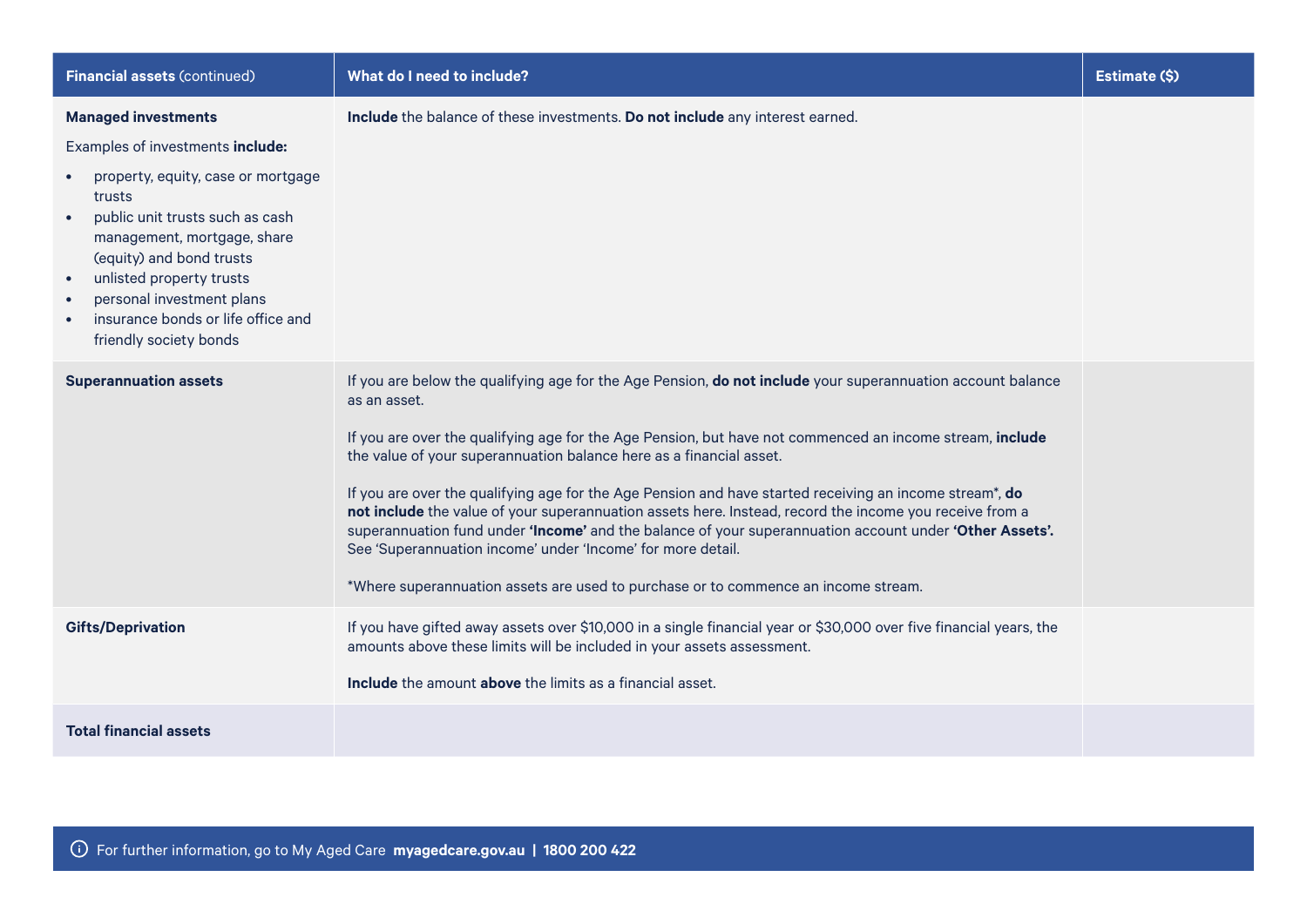# Other assets

Complete this section if you are using the Fee Estimator to estimate fees for an **aged care home**. You do not need to complete this section to estimate fees for Home Care. If you are transferring to a new service, **include** the value of any lump sum accommodation payment refund (bond, RAD, RAC).

| <b>Other assets</b>                                           | What do I need to include?                                                                                                                                                                                                                                                                                                      | Estimate (\$) |
|---------------------------------------------------------------|---------------------------------------------------------------------------------------------------------------------------------------------------------------------------------------------------------------------------------------------------------------------------------------------------------------------------------|---------------|
| <b>Foreign assets</b>                                         | Include the value of all overseas assets including investments, business interests and real estate.                                                                                                                                                                                                                             |               |
| Real estate (Other than the family<br>home)                   | Include an estimate of the current market value of any investment properties or other real estate.<br>Do not reduce the value by any mortgage or debt over the property.                                                                                                                                                        |               |
|                                                               | Do not include the family home, interest in a retirement village or granny flat.                                                                                                                                                                                                                                                |               |
| <b>Private trusts, family trusts and</b><br>private companies | If you receive an income support payment, include the asset amount of a private trust or company that<br>Centrelink has attributed to you. This amount will be on your statement of income and assets.                                                                                                                          |               |
|                                                               | If you are not in receipt of an income support payment, <b>include</b> the total value of your interest in the private<br>trust or private company.                                                                                                                                                                             |               |
|                                                               | When Centrelink assesses your income and assets, they may attribute a different amount than the amount<br>you include here. This is because Centrelink will need to determine the amount of assets attributed to you<br>based on the details of your trust or private company. For more information, please contact Centrelink. |               |
| Special collections, such as stamps,<br>art work or antiques  | <b>Include</b> an estimate of the total value of these collections.                                                                                                                                                                                                                                                             |               |
| Motor vehicles, boats, caravans or<br>trailers                | Include an estimate of the current market value. This is how much you would get if you sold the asset. It is not<br>the insured or replacement value.                                                                                                                                                                           |               |